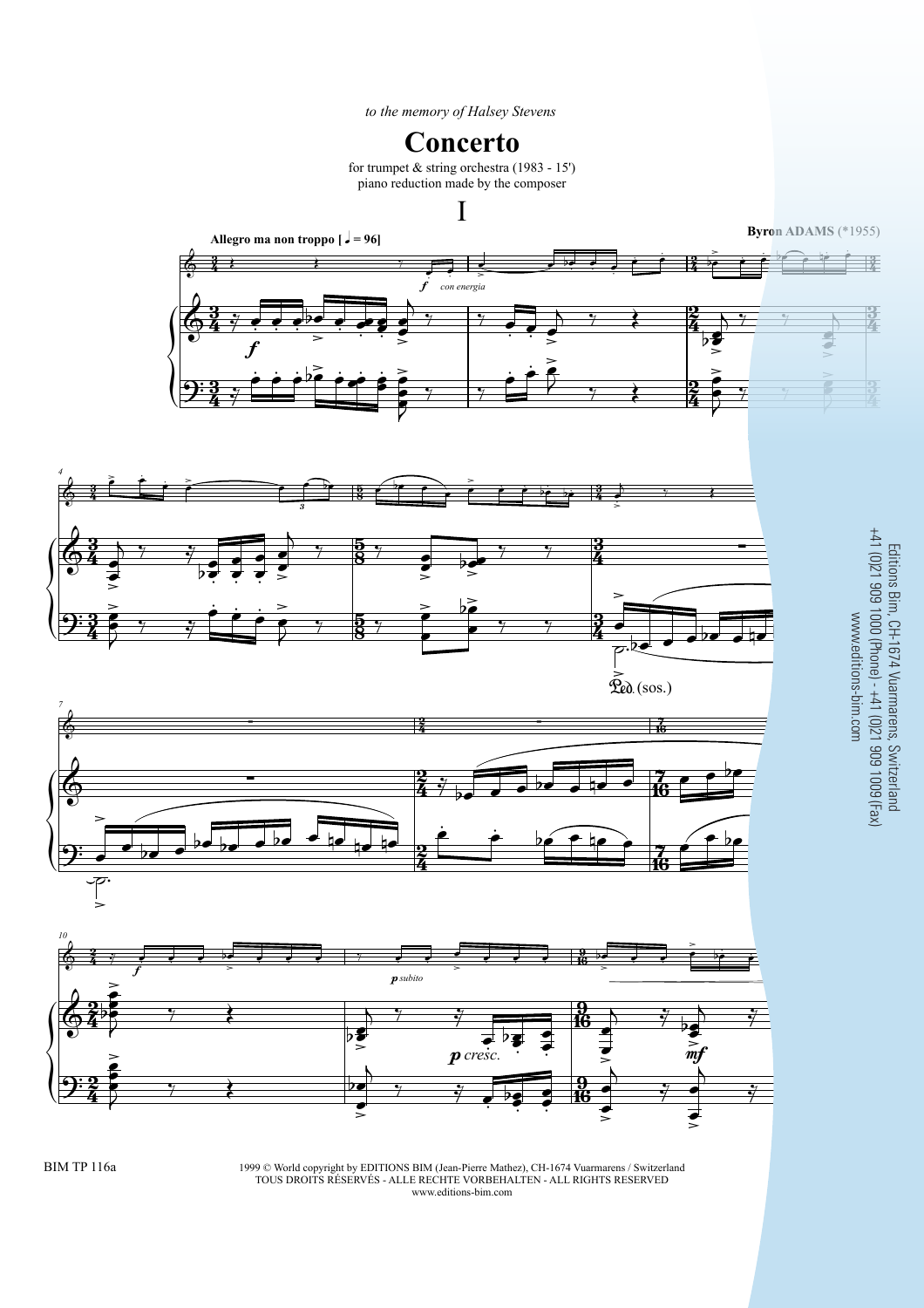







Editions Bim, CH-1674 Vuarmarens, Switzerland<br>+41 (0)21 909 1000 (Phone) - +41 (0)21 909 1009 (Fax)<br>www.editions-bim.com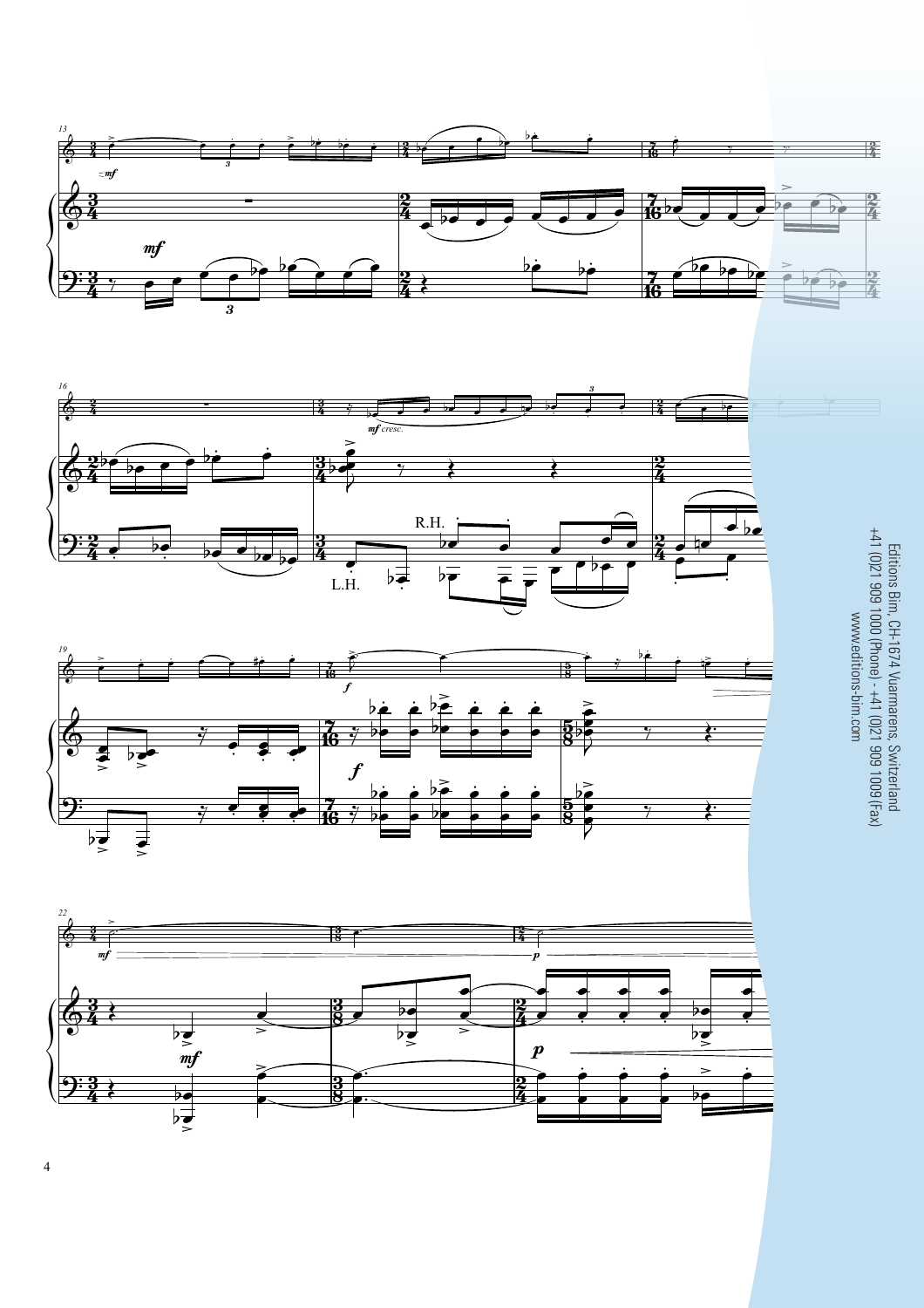





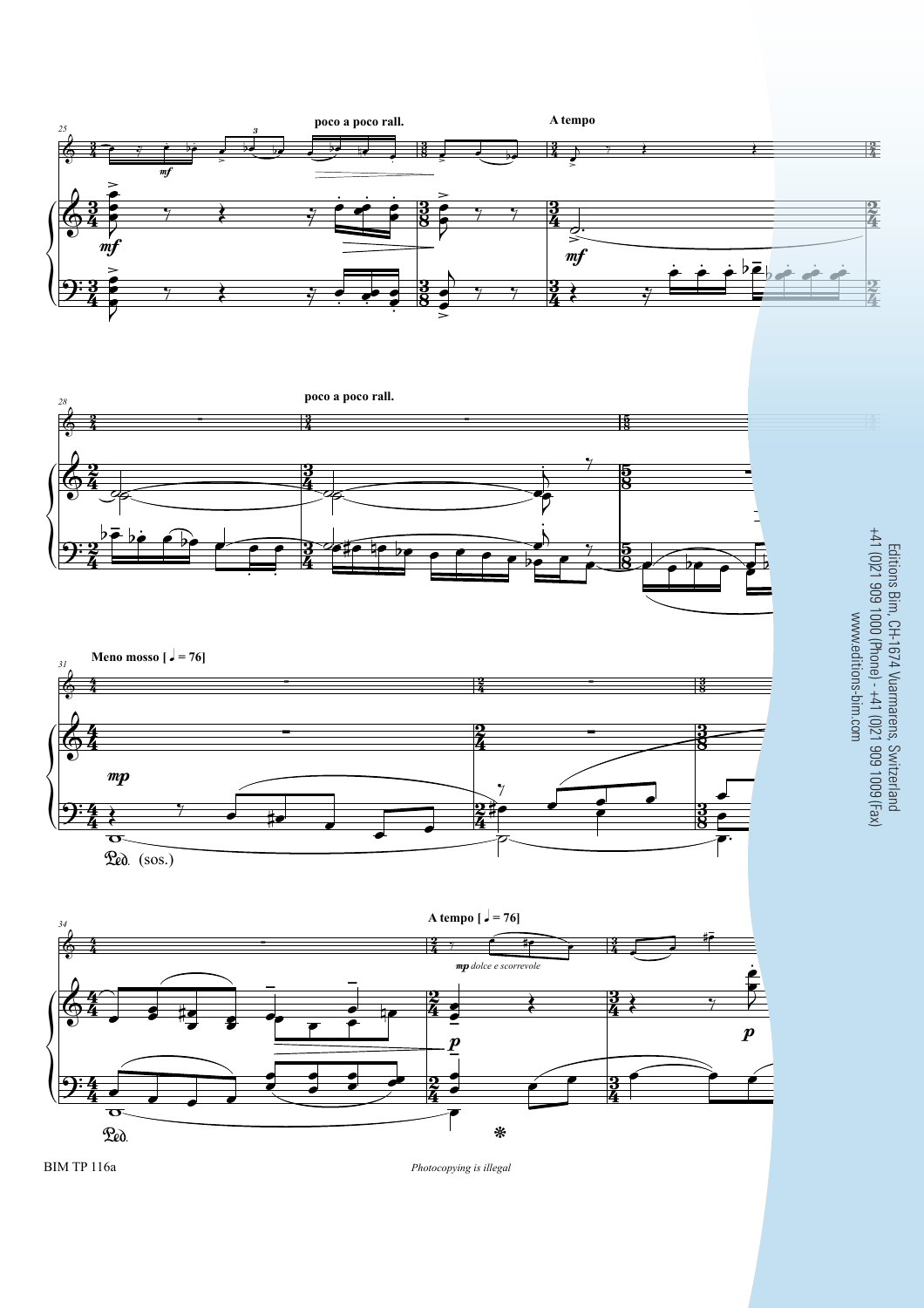

II







 $\overline{5}$  $\frac{1}{2}$ ا ۱<br>|<br>|+ II. 60  $\frac{1}{2}$ Editions Bim, CH-1674 Vuarmarens, Switzerland +41 (0)21 909 1000 (Phone) - +41 (0)21 909 1009 (Fax) www.editions-bim.com

\$  $\frac{1}{2}$ 

14 *Photocopying is illegal* BIM TP 116<sup>a</sup>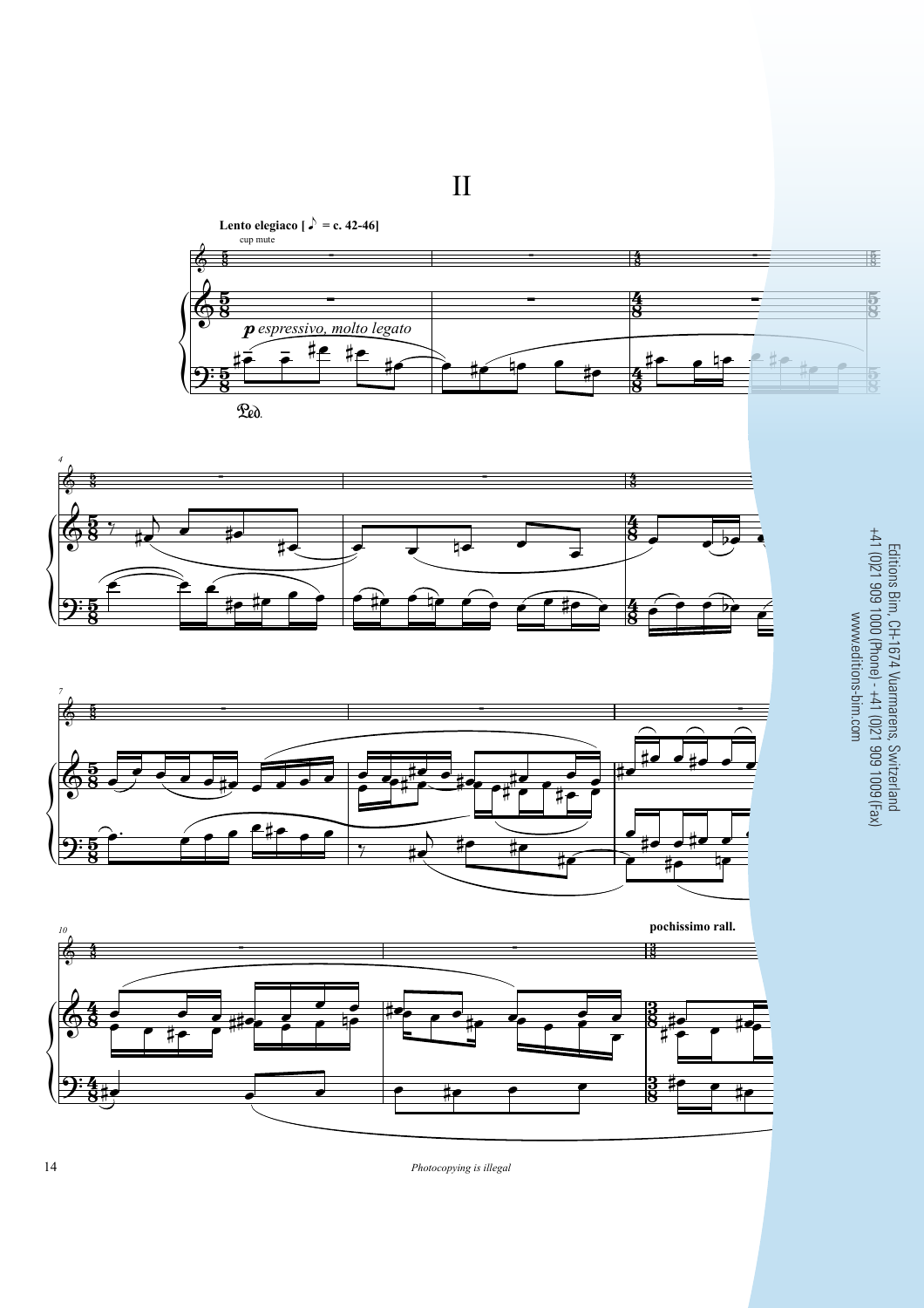









BIM TP 116a *Photocopying is illegal* 15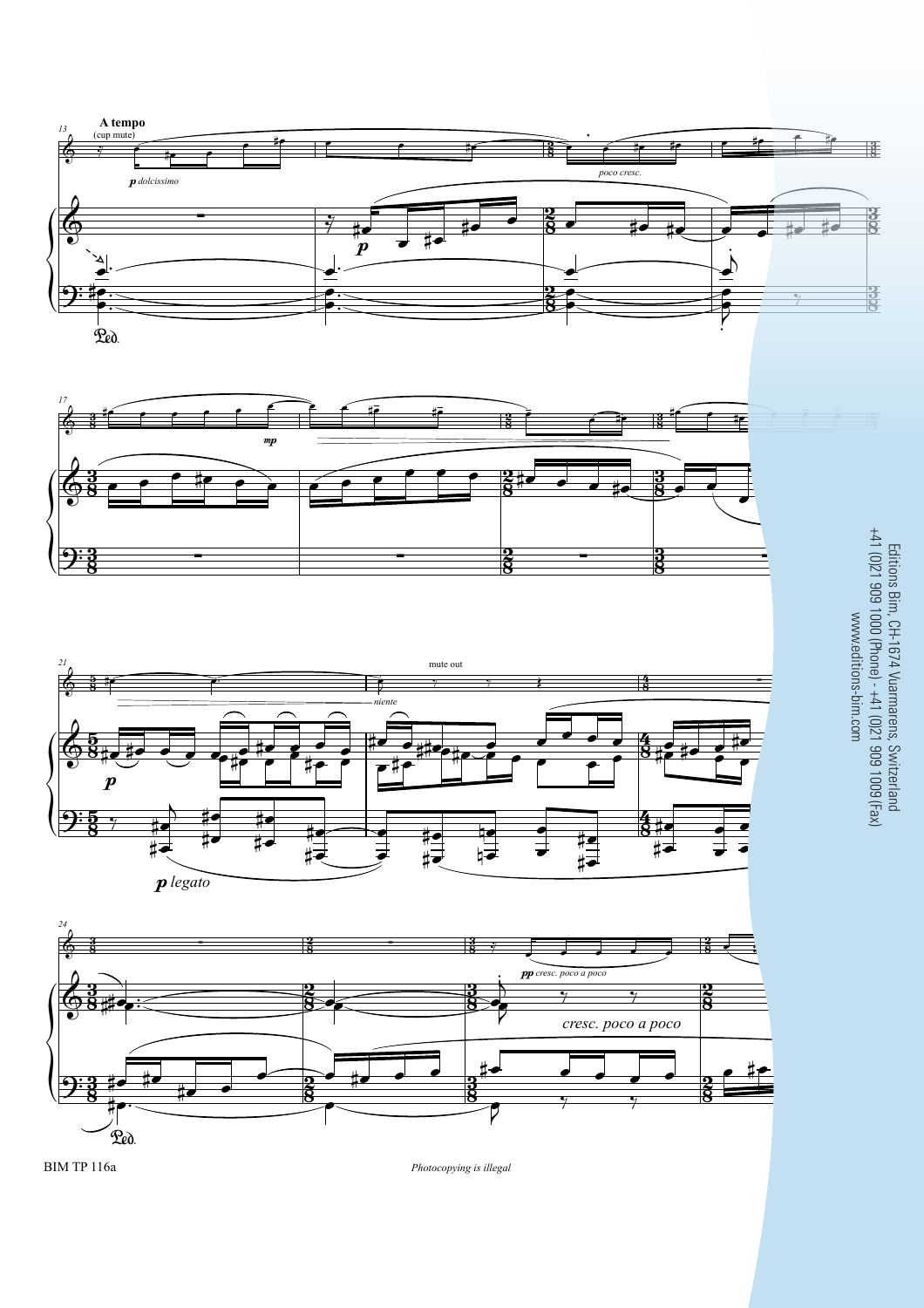







Photocopying is illegal

Editions Bim, CH-1674 Vuarmarens, Switzerland<br>+41 (0)21 909 1000 (Phone) - +41 (0)21 909 1009 (Fax)<br>www.editions-bim.com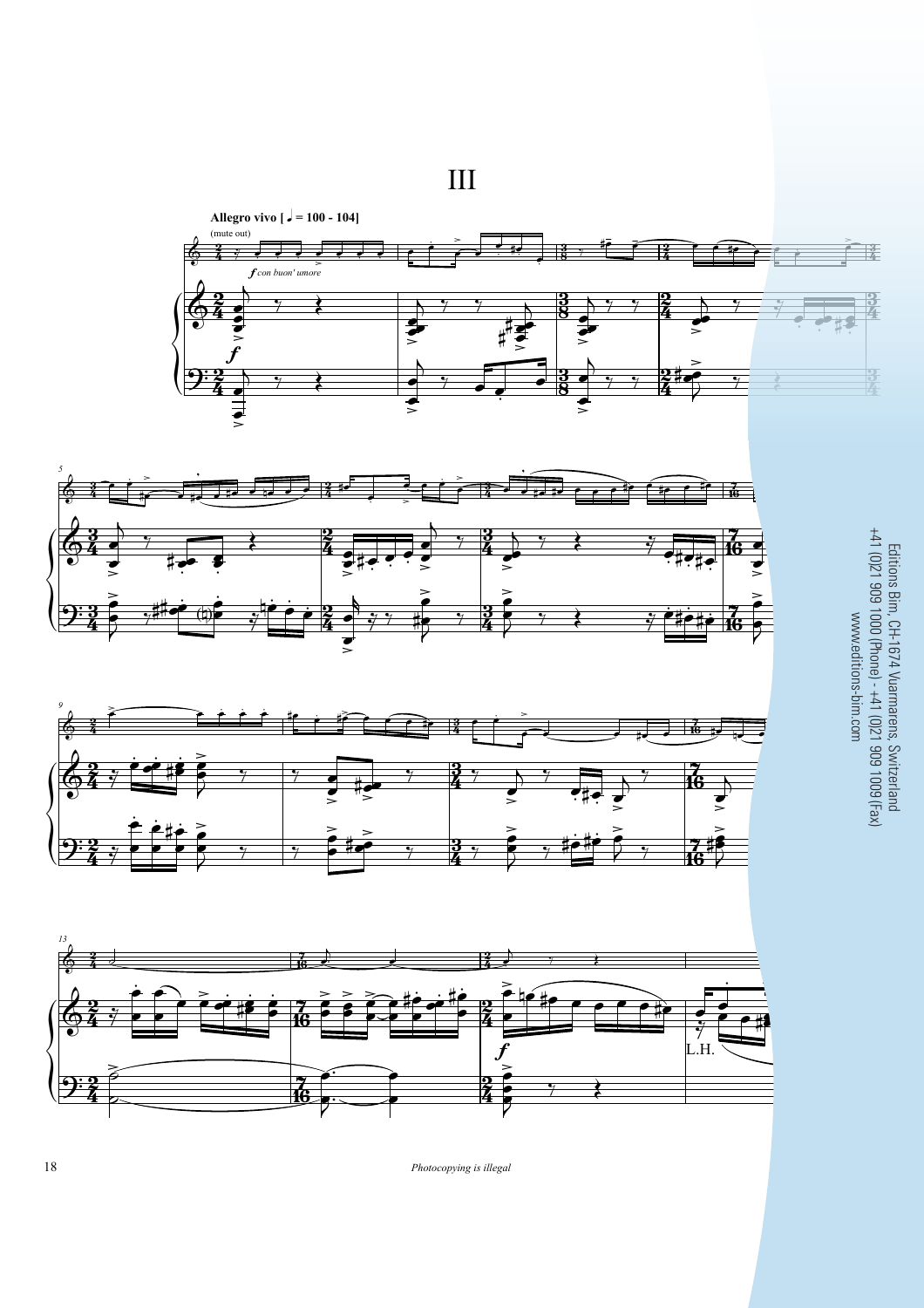







Editions Bim, CH-1674 Vuarmarens, Switzerland<br>+41 (0)21 909 1000 (Phone) - +41 (0)21 909 1009 (Fax)<br>www.editions-bim.com

**BIM TP 116a** 

Photocopying is illegal